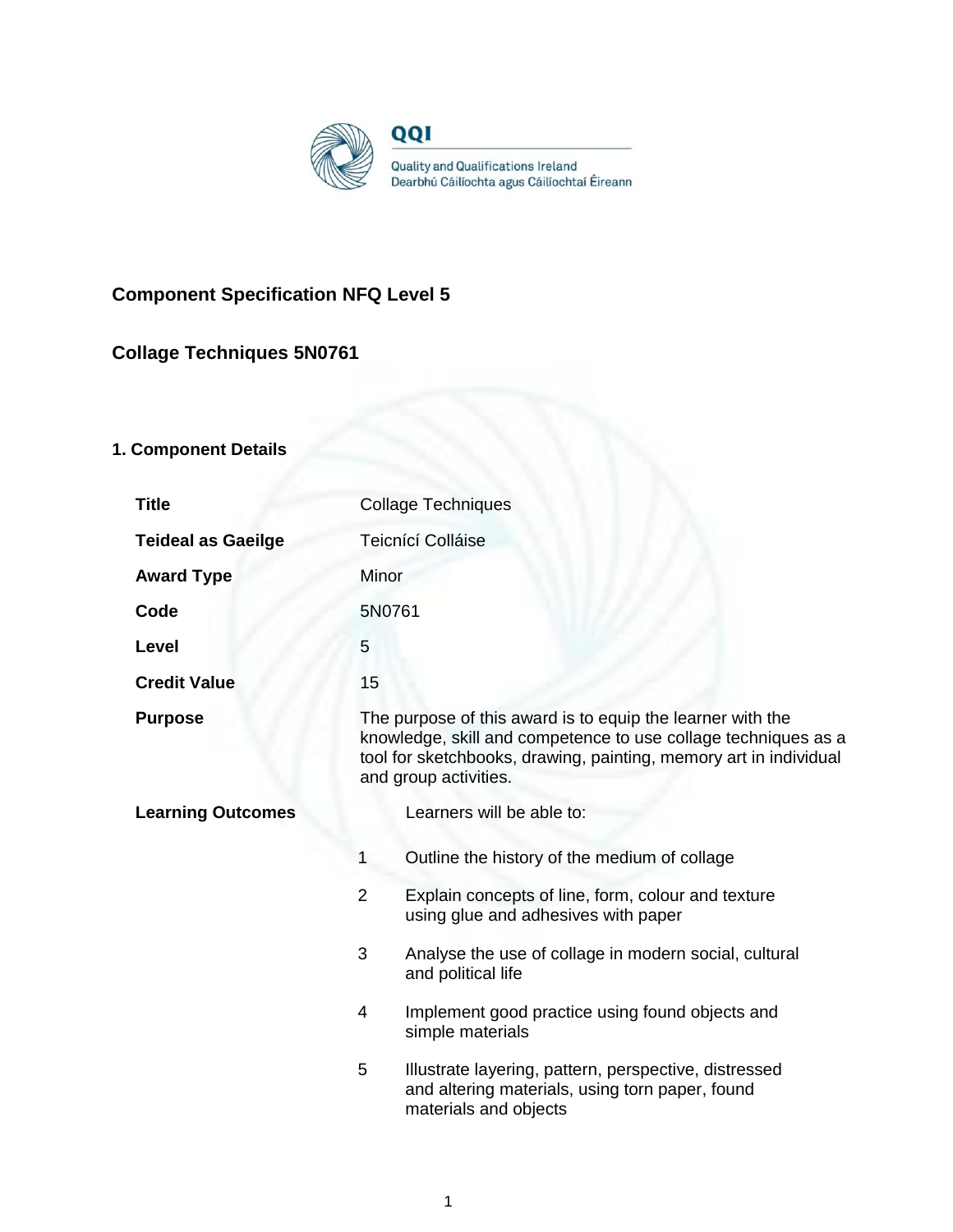- 6 Devise methods of incorporating collage techniques in painting, drawing, design and sketchbook work, appropriate to area of specialisation
- 7 Identify the drying time of different adhesive materials with cloth, paper, acetate and found objects
- 8 Use photo-montage in collage
- 9 Create a range surface textures
- 10 Evaluate own work leading to reflections on enhancements and improvement.

#### **Assessment**

| <b>General Information</b>   | All assessment should be planned in accordance with the<br>programme assessment strategy developed as part of the<br>programme submission for validation. See Policies and Criteria<br>for Validation of Programmes. Assessment should be<br>undertaken consistently and reflect current assessment<br>guidelines. See www.qqi.ie.                |
|------------------------------|---------------------------------------------------------------------------------------------------------------------------------------------------------------------------------------------------------------------------------------------------------------------------------------------------------------------------------------------------|
|                              | All FET assessment is criterion referenced. Successful<br>achievement of the award is based on learners attaining the<br>required standards of knowledge, skill or competence consistent<br>with the minimum intended programme learning outcomes.                                                                                                |
|                              | The techniques set out below are considered the optimum<br>approach to assessment for this component. In exceptional<br>circumstances providers may identify alternative assessment<br>techniques through the provider's application for programme<br>validation which are reliable and valid but which are more<br>appropriate to their context. |
|                              | Assessment of a number of components may be integrated<br>across programmes for delivery, provided that the learning<br>outcomes of each minor award are assessed.                                                                                                                                                                                |
|                              | Group or team work may form part of the assessment, provided<br>each learner's achievement is separately assessed.                                                                                                                                                                                                                                |
|                              | All providers are required to submit an assessment plan as part<br>of their application for programme validation. Assessment Plans<br>will include information relating to scheduling and integration of<br>assessment. See current FET validation guidelines at<br>www.qqi.ie.                                                                   |
| <b>Assessment Techniques</b> | In order to demonstrate that they have reached the standards of                                                                                                                                                                                                                                                                                   |

knowledge, skill and competence identified in all the learning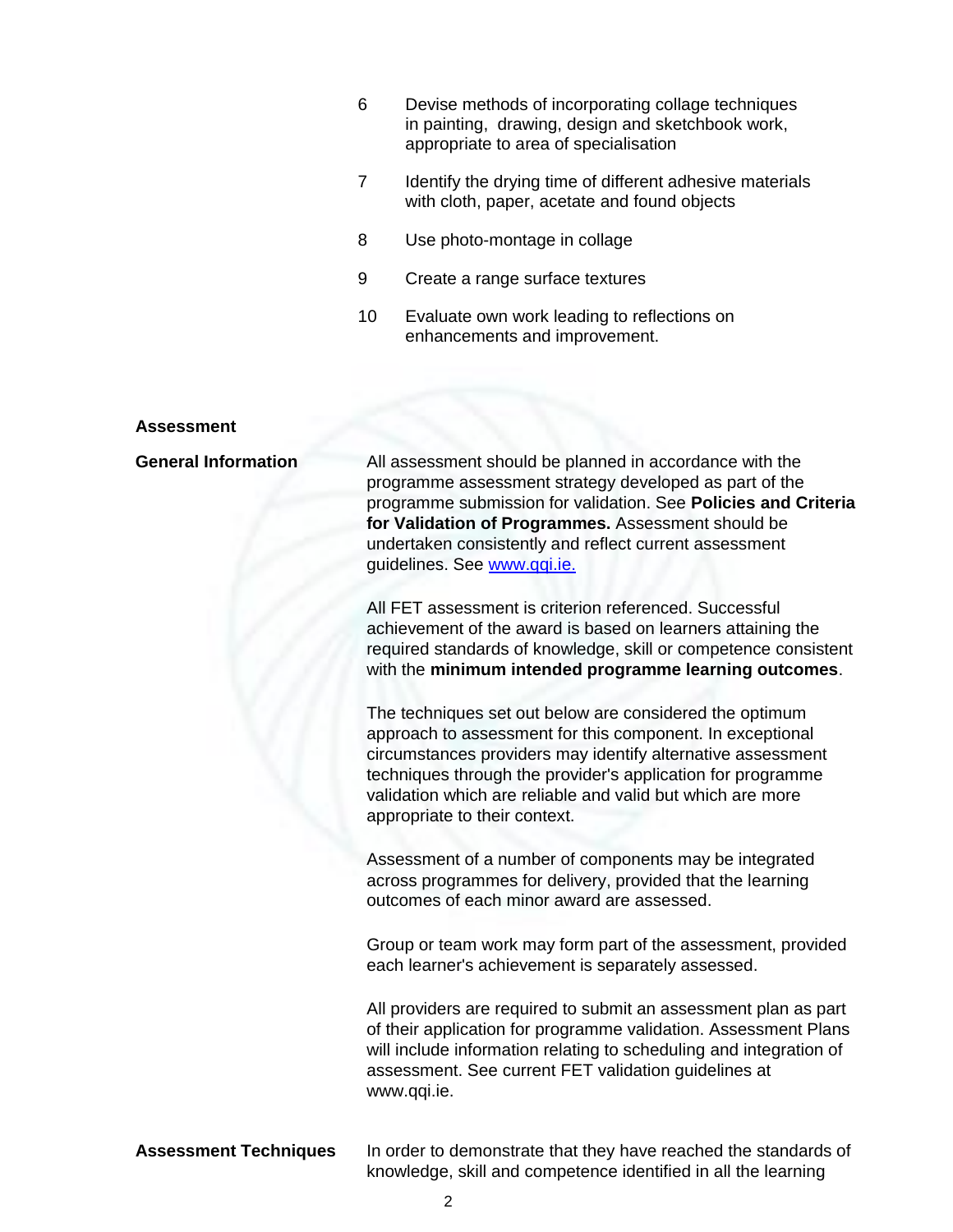outcomes, learners are required to complete the assessment(s) below.

The assessor is responsible for devising assessment instruments (e.g. project and assignment briefs, examination papers), assessment criteria and mark sheets, consistent with the techniques identified below and QQI's assessment requirements.

Programme validation will require providers to map each learning outcome to its associated assessment technique. All learning outcomes **must** be assessed and achieved in accordance with the **minimum intended module learning outcomes** set out in the validated programme.

Portfolio / Collection of Work 100%

| <b>Description</b>                                   |                                                                                                                                                                                                                                                                                                                                                                                                                                                                           |                                                                                                                                                                                                                                                                                                                                                       |  |  |
|------------------------------------------------------|---------------------------------------------------------------------------------------------------------------------------------------------------------------------------------------------------------------------------------------------------------------------------------------------------------------------------------------------------------------------------------------------------------------------------------------------------------------------------|-------------------------------------------------------------------------------------------------------------------------------------------------------------------------------------------------------------------------------------------------------------------------------------------------------------------------------------------------------|--|--|
|                                                      | <b>Portfolio / Collection of Work</b>                                                                                                                                                                                                                                                                                                                                                                                                                                     |                                                                                                                                                                                                                                                                                                                                                       |  |  |
|                                                      |                                                                                                                                                                                                                                                                                                                                                                                                                                                                           | A portfolio or collection of work is a collection and/or selection of pieces<br>of work produced by the learner over a period of time that demonstrates<br>achievement of a range of learning outcomes. The collection may be<br>self-generated or may be generated in response to a particular brief or<br>tasks/activities devised by the assessor. |  |  |
| <b>Recognition of Prior</b><br><b>Learning (RPL)</b> | To support the development and implementation of RPL with<br>regard to access, granting credit/exemptions and achievement of<br>awards/parts of awards, providers should refer to QQI's<br>Statutory Guidelines for Quality Assurance, the Policies and<br>Criteria for Validation of Programmes and the Principles and<br><b>Operational Guidelines for the Recognition of Prior Learning</b><br>in Further and Higher Education and Training available at<br>www.qqi.ie |                                                                                                                                                                                                                                                                                                                                                       |  |  |
| Grading                                              | Pass                                                                                                                                                                                                                                                                                                                                                                                                                                                                      | 50% - 64%                                                                                                                                                                                                                                                                                                                                             |  |  |
|                                                      | Merit                                                                                                                                                                                                                                                                                                                                                                                                                                                                     | 65% - 79%                                                                                                                                                                                                                                                                                                                                             |  |  |
|                                                      | <b>Distinction</b>                                                                                                                                                                                                                                                                                                                                                                                                                                                        | 80% - 100%                                                                                                                                                                                                                                                                                                                                            |  |  |
| <b>Specific Validation</b><br><b>Requirements</b>    |                                                                                                                                                                                                                                                                                                                                                                                                                                                                           | There are no specific validation requirements for this award                                                                                                                                                                                                                                                                                          |  |  |
| <b>Supporting</b><br><b>Documentation</b>            | None                                                                                                                                                                                                                                                                                                                                                                                                                                                                      |                                                                                                                                                                                                                                                                                                                                                       |  |  |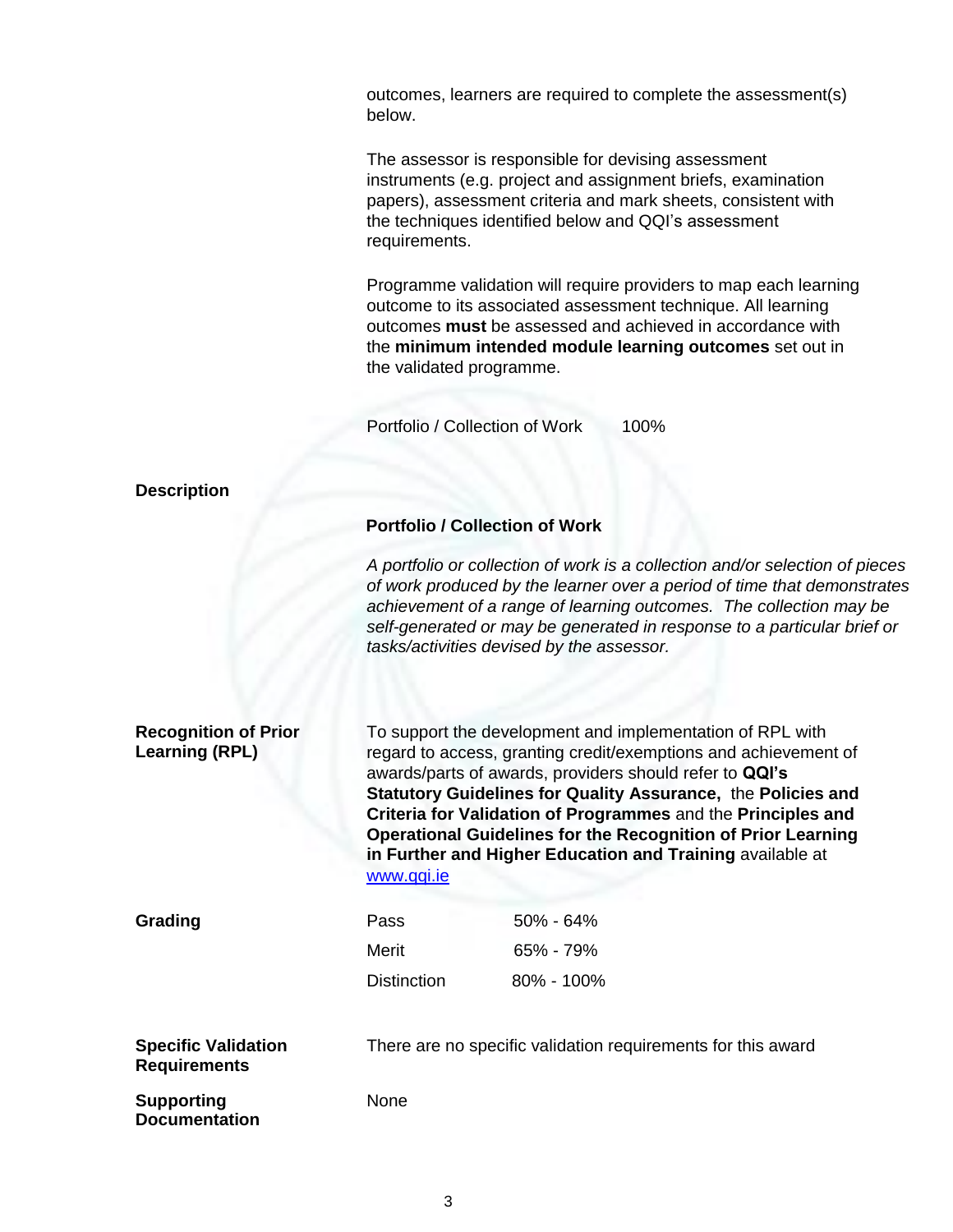| <b>Access</b>   | To access programmes leading to this award the learner should<br>have reached the standards of knowledge, skill and competence<br>associated with the preceding level of the National Framework of<br>Qualifications. This may have been achieved through a formal<br>qualification or through relevant life and work experience. |
|-----------------|-----------------------------------------------------------------------------------------------------------------------------------------------------------------------------------------------------------------------------------------------------------------------------------------------------------------------------------|
| <b>Transfer</b> | Achievement of this award will enable the learner to transfer to<br>other appropriate programmes leading to awards at the same<br>level of the National Framework of Qualifications.                                                                                                                                              |

### **2. FET Award Standards**

QQI award standards are determined within the National Framework of Qualifications (NFQ), [http://www.nfq-qqi.com.](http://www.nfq-qqi.com/) QQI determines standards for the education and training awards that it makes itself and that are made by providers to whom it has delegated authority to make an award. Providers offering programmes leading to QQI awards **must** have their programme(s) validated in accordance with current validation policy (see [www.qqi.ie\)](http://www.qqi.ie/).

Award standards are designed to be consistent with the NFQ's award classes i.e. major, special purpose, supplemental and minor awards. They are expressed in terms of **learning outcomes**  i.e. concise statements of what the learner is expected to know or be able to do in order to achieve a particular award. Learning outcomes for FET awards are contained within the associated specifications:

| <b>AWARD CLASS</b>        | <b>STANDARDS</b>                      | <b>AWARDS</b>                                                 |
|---------------------------|---------------------------------------|---------------------------------------------------------------|
| Major Award               | <b>Certificate Specification</b>      | Certificate (Levels 1 to 5)<br>Advanced Certificate (Level 6) |
| <b>Supplemental Award</b> | <b>Supplemental Specification</b>     | <b>Supplemental Certificate</b><br>(Level 3 to 6)             |
| <b>Special Purpose</b>    | <b>Specific Purpose Specification</b> | <b>Specific Purpose Certificate</b><br>(Levels 3 to 6)        |
| Minor Award               | <b>Component Specification</b>        | <b>Component Certificate</b><br>(Levels 1 to 6)               |

Award standards are thresholds, they describe standards of knowledge, skill or competence to be acquired, and where appropriate, demonstrated, by a learner before an award may be made.

Award standards will be reviewed from time to time as necessary. Minor changes may be made by the QQI executive outside the review cycle where necessary. Changes to standards are published on QQI's website. Providers with validated programmes and providers with delegated authority to make awards are responsible for monitoring relevant standards and making necessary responses to changes.

### **3. FET Credit**

Every FET certificate and component specification includes an FET credit value (Table 1). FET credit is quantified in multiples of 5 FET credits (up to 50 hours of learner effort). Learner effort is based on the time taken by typical learners at the level of the award to achieve the learning